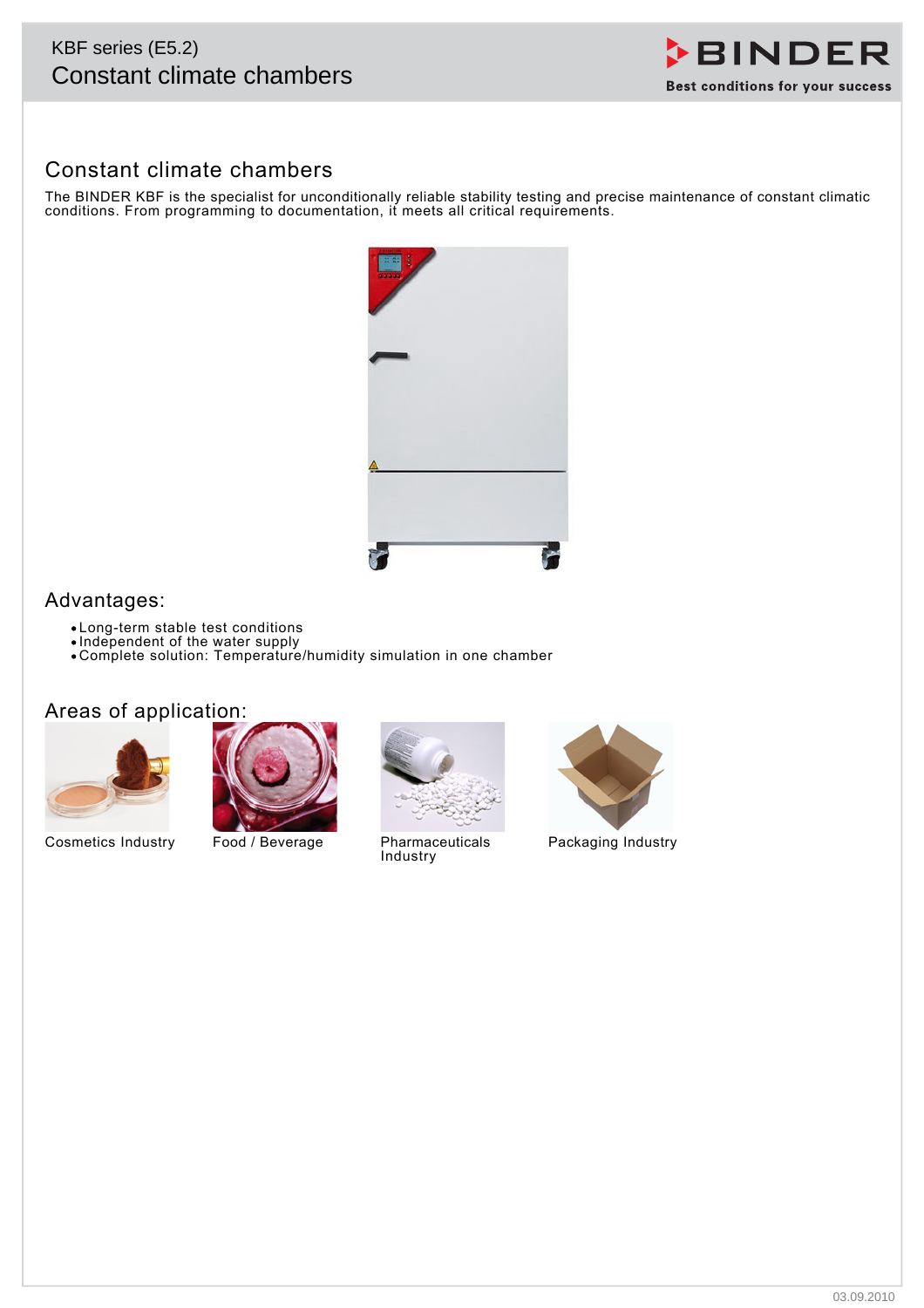

| <b>Customer benefits</b>           |                                                                                                                                                                                                | ≯BINDER<br>Best conditions for your success                                                                                                                                                                               |
|------------------------------------|------------------------------------------------------------------------------------------------------------------------------------------------------------------------------------------------|---------------------------------------------------------------------------------------------------------------------------------------------------------------------------------------------------------------------------|
|                                    |                                                                                                                                                                                                |                                                                                                                                                                                                                           |
| <b>Features</b>                    | <b>Customer benefits</b>                                                                                                                                                                       | <b>Characteristics</b>                                                                                                                                                                                                    |
| APT.line™ climate<br>technology    | • Same test conditions throughout<br>the chamber interior<br>· Independent of specimen size<br>and quantity                                                                                    | APT.line™<br>• Constant and gentle circulation of air through<br>large-surface side walls even under a full load<br>• Homogeneous climate conditions throughout test<br>specimens                                         |
| Water supply                       | • Flexible solution independent of<br>water supply and installation site<br>• Easy plug-and-play handling                                                                                      | Suitable for any water quality<br>• Direct connection to the domestic water system<br>. Convenient water treatment with BINDER PURE<br><b>AQUA SERVICE</b><br>• Sewage pump for discharges up to 1 m in height            |
| Humidification<br>system           | • Very accurately measured values<br>• Minimal maintenance<br>requirements<br>• FDA-compliant test results                                                                                     | • Vapor pressure humidification for fast response<br>times<br>• Drift-free, capacitive humidity sensor<br>• Short recovery time after door opening                                                                        |
| Cooling system                     | • Reliable test results even under<br>extreme climate and site<br>conditions<br>• Stable, long-term tests according<br>to GLP/GMP<br>• Large power reserves, e.g. for<br>lighting applications | • Powerful compressor cooling system for ambient<br>temperatures up to 32 °C<br>. No freezing thanks to double evaporator plate                                                                                           |
| Standard<br>equipment              | • No extra costs<br>• Chamber is easily moved on<br>casters<br>• Condensation-free glass door for<br>clear viewing and constant<br>climate                                                     | <b>Comprehensive standards</b><br>• Ethernet interface<br>• Access port diameter 30 mm<br>• Casters from 240 I volume<br>. Inner glass door with seal and double outer door<br>seal<br>• Door heated against condensation |
| Controller                         | • All measured values read at a<br>glance<br>• Convenient documentation<br>• Easy operation<br>• Convenient HMI (Human Machine<br>Interface)                                                   | <b>MCS screen controller</b><br>•25 program memory<br>· Digital continuous-line recorder for monitoring<br>limits<br>• Alarm function                                                                                     |
| Qualification                      | • FDA- and GLP/GMP-compliant<br>documentation<br>• Maximum process stability<br>• FDA approved for several years                                                                               | More than 10 years of experience with:<br>• GLP/GMP, IQ, OQ, PQ, DQ<br>• FDA-compliant software APT-COM™<br>• Years of proven and recognized validation and<br>documentation materials                                    |
| Accessories and<br><b>Services</b> | • Complete solution<br>• Everything from one source<br>• BINDER Service is always nearby                                                                                                       | • Various options: BINDER Data Logger Kits, GLP<br>compliance, access ports in various sizes and<br>positions, object temperature measurement<br>• Worldwide service network                                              |
|                                    |                                                                                                                                                                                                |                                                                                                                                                                                                                           |
|                                    | BINDER GmbH PO Box 102 D-78502 Tuttlingen Address: Im Mittleren Ösch 5 D-78532 Tuttlingen, Germany                                                                                             | 03.09.2010<br>Contact: Phone: +49 (0) 7462/2005-0   Fax: +49 (0) 7462/2005-100   info@binder-world.com   www.binder-world.com                                                                                             |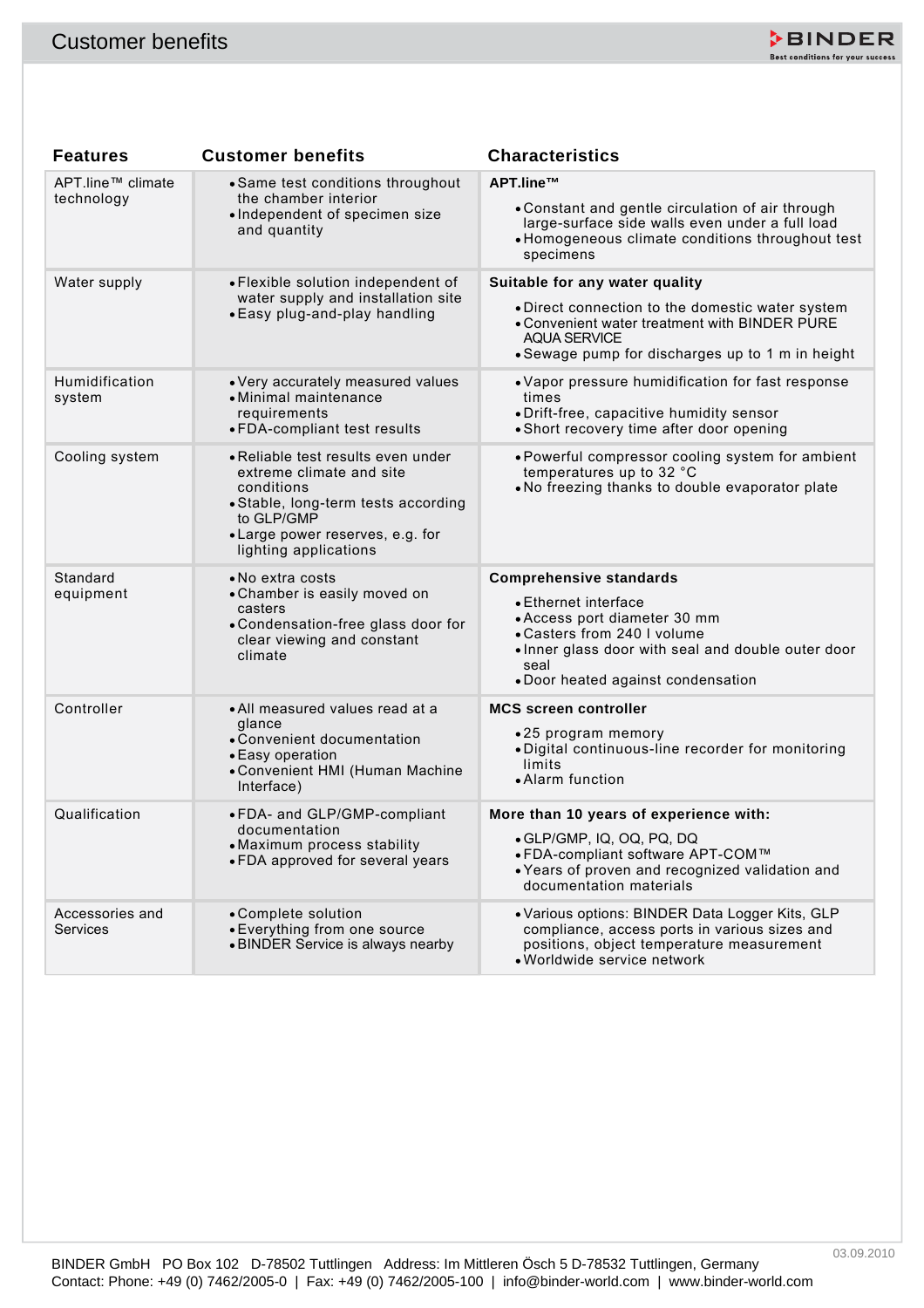

- **Contact: Phone: +49 (0) 7462/2005-0 | Fax: +49 (0) 7462/2005-0 | Fax: +49 (0) 7462/2005-0 | information and 2012-0 | information and 2012-0 | information and 2012-0 | information and 2012-0 | information and 2012-0 | inf** Electronically controlled APT.line™ preheating chamber with cooling system assuring temperature accuracy and reproducible results
	- Temperature range 0 °C to 70 °C (without humidity)
	- Temperature range 10 °C to 70 °C (with humidity)
	- Humidity range 10% to 80% RH
	- MCS controller with 25 storable programs of 100 sections each for a maximum of 500 program segments
	- User-friendly LCD screen
		- Easy-to-read menu guide
		- Integrated electronic chart recorder
		- Variety of options for the graphic display of process parameters
		- Real-time clock
	- Electronically controlled humidification and dehumidification system with capacitive humidity sensor
	- Suitable for stability tests according to ICH guideline Q1A (R2)
	- Inner glass door with seal
	- Independent temperature safety device class 3.1 (DIN 12880) with optical and audible temperature alarm
	- Access port with silicone plug Ø 30 mm, left side
	- Complete safety connection kit for water supply and drainage, including water hose, (total length 6 m)
	- Ethernet interface for communication software APT-COM™ DataControlSystem
	- 2 shelves, stainless steel
	- BINDER test certificate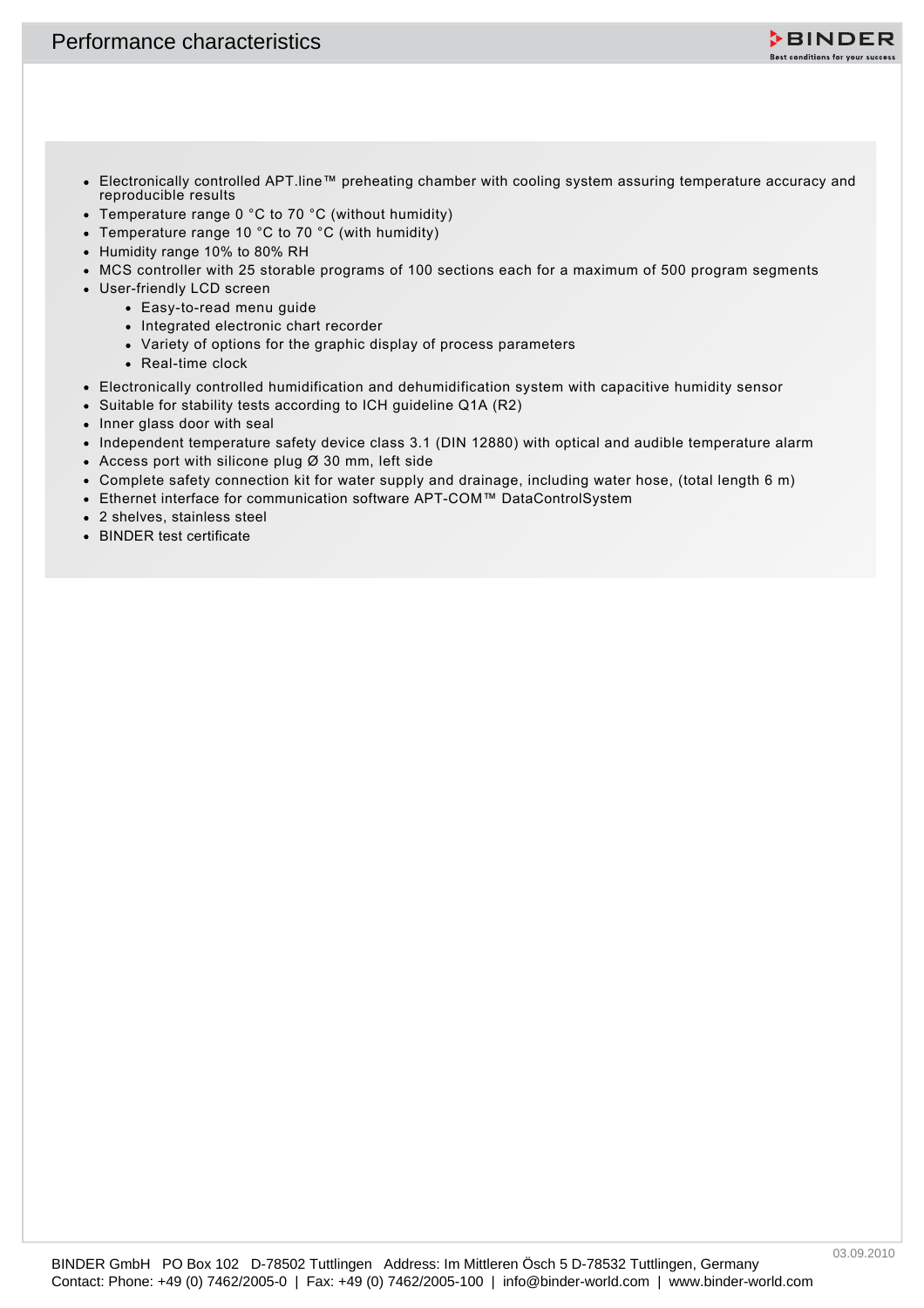

#### **KBF 240 (E5.2)**

| KBF 240 (E5.2)                                               |              | Temperature-humidity chart                                                         |
|--------------------------------------------------------------|--------------|------------------------------------------------------------------------------------|
| <b>Exterior dimensions</b>                                   |              | 100<br>90                                                                          |
| Width (mm)                                                   | 925          | Humidity % RH<br>80                                                                |
| Height (incl. casters) (mm)                                  | 1460         | 70                                                                                 |
| Depth (incl. door handle, I-triangle, connection 50 mm) (mm) | 800          | 60                                                                                 |
| Wall clearance, rear (mm)                                    | 100          | 50<br>Α<br>40                                                                      |
| Wall clearance, side (mm)                                    | 100          | 30                                                                                 |
| Steam space volume (I)                                       | 348          | 20                                                                                 |
| Number of doors (ea.)                                        | $\mathbf{1}$ | 10                                                                                 |
| Inner glass door(s) (ea.)                                    | $\mathbf{1}$ | 8<br>g<br>8<br>8<br>SC<br>$\ddot{\varepsilon}$<br>5<br>$\vec{o}$<br>Temperature °C |
| Interior dimensions                                          |              | A: Standard Climate range / B: Discontinuous                                       |
| Width (mm)                                                   | 650          | range<br><b>Heat compensation</b>                                                  |
|                                                              | 785          | T/C                                                                                |
| Height (mm)                                                  | 485          | 50                                                                                 |
| Depth (mm)<br>Interior volume (I)                            | 247          | 40                                                                                 |
| Racks (number standard/max.)                                 | 2/9          | 30<br>20                                                                           |
| Load per rack (kg)                                           | 30           | <b>KBF240</b><br>10<br>E 5.2                                                       |
| Permitted total load (kg)                                    | 100          | $\circ$<br>$-10$                                                                   |
| Weight (empty) (kg)                                          | 184          | g<br>OOE<br>450<br>$\vec{8}$<br>$\infty$<br>250<br>350<br>600<br>DOG<br>gi         |
|                                                              |              |                                                                                    |
| Temperature data (without humidity)                          |              |                                                                                    |
| Temperature range (°C) 1)                                    | $0 - 70$     |                                                                                    |
| Temperature variation at 25 °C ( $\pm$ K)                    | 0,2          |                                                                                    |
| Temperature variation at 40 °C ( $\pm$ K)                    | 0,3          |                                                                                    |
| Temperature fluctuation $(\pm K)$                            | 0,1          |                                                                                    |
| Max. heat compensation up to 40 $^{\circ}$ C (W)             | 300          |                                                                                    |
|                                                              |              |                                                                                    |

#### **Temperature-humidity chart**







| Interior dimensions          |     |
|------------------------------|-----|
| Width (mm)                   | 650 |
| Height (mm)                  | 785 |
| Depth (mm)                   | 485 |
| Interior volume (I)          | 247 |
| Racks (number standard/max.) | 2/9 |
| Load per rack (kg)           | 30  |
| Permitted total load (kg)    | 100 |
| Weight (empty) (kg)          | 184 |

| Temperature data (without humidity)              |          |
|--------------------------------------------------|----------|
| Temperature range $(^{\circ}C)$ 1)               | $0 - 70$ |
| Temperature variation at 25 °C ( $\pm$ K)        | 0,2      |
| Temperature variation at 40 °C ( $\pm$ K)        | 0.3      |
| Temperature fluctuation $(\pm K)$                | 0.1      |
| Max. heat compensation up to 40 $^{\circ}$ C (W) | 300      |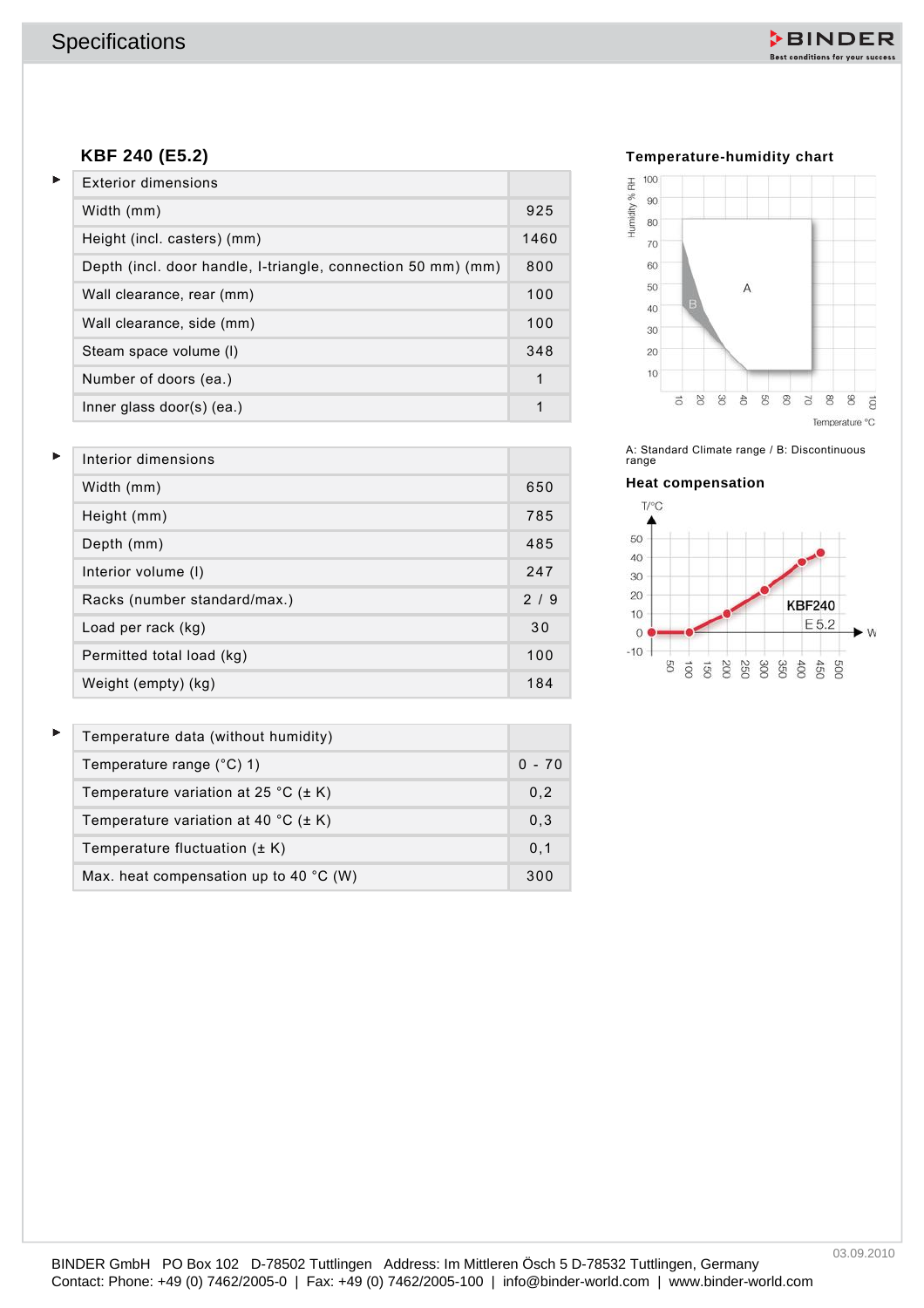

### **KBF 240 (E5.2)**

| KBF 240 (E5.2)<br>Þ<br>Climate data (with humidity)<br>$10 - 70$<br>Temperature range (°C) 1)<br>Temperature variation<br>0, 3<br>at 25 °C / 60% RH ( $\pm$ K)<br>0, 3<br>at 40 °C / 75% RH (± K)<br>Temperature fluctuation<br>0,1<br>at 25 °C / 60% RH ( $\pm$ K)<br>at 40 °C / 75% RH (± K)<br>0, 1<br>$10 - 80$<br>Humidity range (% RH)<br>Humidity fluctuation<br>at 25 °C / 60% RH (± % RH)<br>1,5<br>at 40 °C / 75% RH (± % RH)<br>1,5<br>Recovery time after door was opened for 30 sec<br>at 25 °C / 60% RH (min.)<br>$\overline{\mathbf{4}}$ |  |
|---------------------------------------------------------------------------------------------------------------------------------------------------------------------------------------------------------------------------------------------------------------------------------------------------------------------------------------------------------------------------------------------------------------------------------------------------------------------------------------------------------------------------------------------------------|--|
|                                                                                                                                                                                                                                                                                                                                                                                                                                                                                                                                                         |  |
|                                                                                                                                                                                                                                                                                                                                                                                                                                                                                                                                                         |  |
|                                                                                                                                                                                                                                                                                                                                                                                                                                                                                                                                                         |  |
|                                                                                                                                                                                                                                                                                                                                                                                                                                                                                                                                                         |  |
|                                                                                                                                                                                                                                                                                                                                                                                                                                                                                                                                                         |  |
|                                                                                                                                                                                                                                                                                                                                                                                                                                                                                                                                                         |  |
|                                                                                                                                                                                                                                                                                                                                                                                                                                                                                                                                                         |  |
|                                                                                                                                                                                                                                                                                                                                                                                                                                                                                                                                                         |  |
|                                                                                                                                                                                                                                                                                                                                                                                                                                                                                                                                                         |  |
|                                                                                                                                                                                                                                                                                                                                                                                                                                                                                                                                                         |  |
|                                                                                                                                                                                                                                                                                                                                                                                                                                                                                                                                                         |  |
|                                                                                                                                                                                                                                                                                                                                                                                                                                                                                                                                                         |  |
|                                                                                                                                                                                                                                                                                                                                                                                                                                                                                                                                                         |  |
|                                                                                                                                                                                                                                                                                                                                                                                                                                                                                                                                                         |  |
|                                                                                                                                                                                                                                                                                                                                                                                                                                                                                                                                                         |  |
| at 40 °C / 75% RH (min.)<br>5                                                                                                                                                                                                                                                                                                                                                                                                                                                                                                                           |  |
| Electrical data                                                                                                                                                                                                                                                                                                                                                                                                                                                                                                                                         |  |
| 200-240 1N~<br>Voltage (± 10%) 50 / 60 Hz (V)                                                                                                                                                                                                                                                                                                                                                                                                                                                                                                           |  |
| Nominal power (kW)<br>2,1                                                                                                                                                                                                                                                                                                                                                                                                                                                                                                                               |  |
| Energy consumption at 40 °C / 75 % RH (kW) 1)<br>0,65                                                                                                                                                                                                                                                                                                                                                                                                                                                                                                   |  |
| 52<br>Noise level approx. (dB (A))                                                                                                                                                                                                                                                                                                                                                                                                                                                                                                                      |  |
| ) These values can be used for dimensioning air condition systems.<br>Ill technical data are specified for units with standard equipment at an ambient temperature of 25 °C and a line voltage                                                                                                                                                                                                                                                                                                                                                          |  |

| Electrical data                               |                 |
|-----------------------------------------------|-----------------|
| Voltage $(\pm 10\%)$ 50 / 60 Hz (V)           | $200 - 240$ 1N~ |
| Nominal power (kW)                            | 2.1             |
| Energy consumption at 40 °C / 75 % RH (kW) 1) | 0.65            |
| Noise level approx. (dB (A))                  | 52              |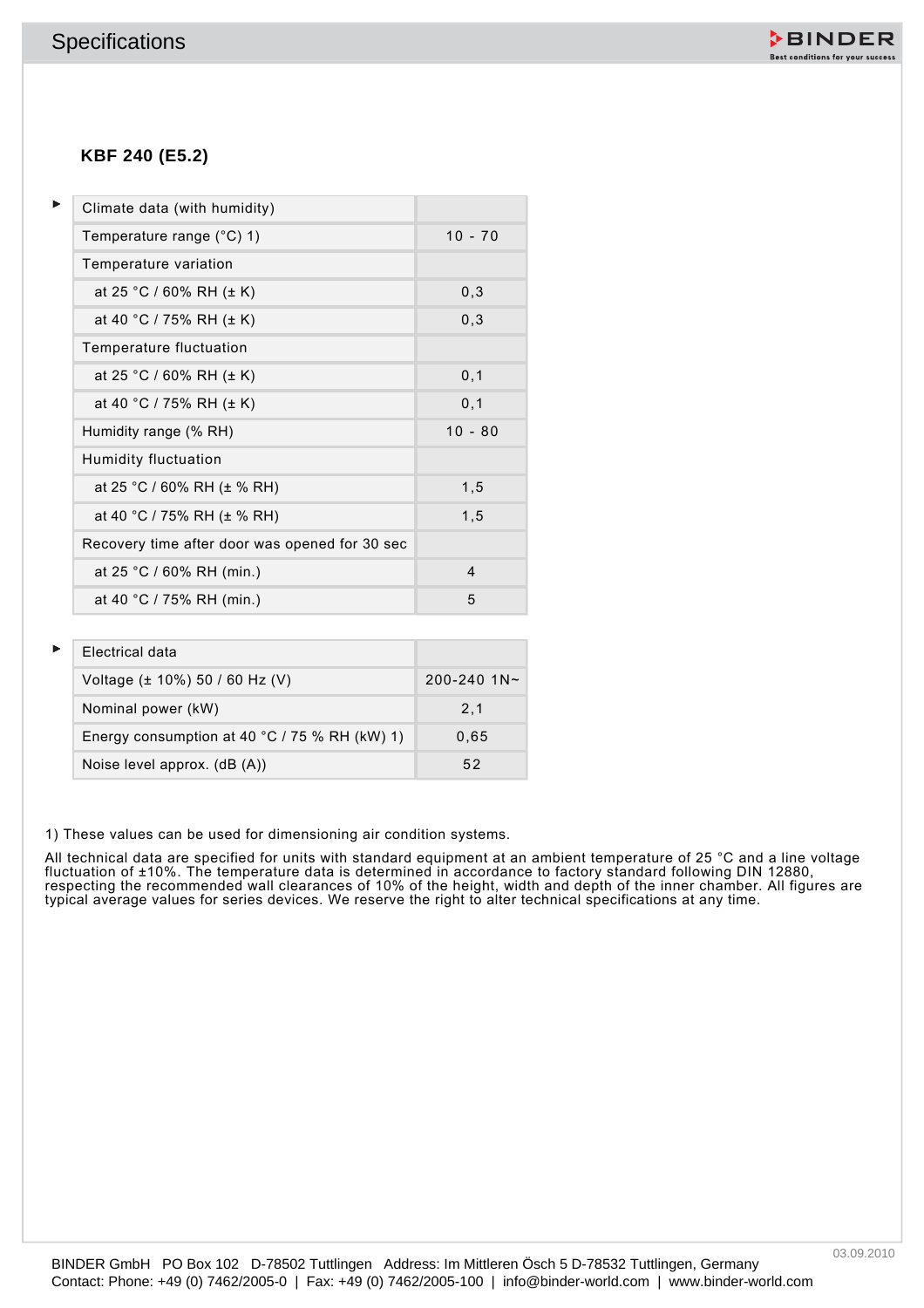

#### **BINDER DataLogger Kits**



The new BINDER Data Logger Kits – Makes independent recording of temperature and humidity data in the BINDER device possible. The tailored product solution contains helpful accessories: from mounting the logger to the BINDER device to cable access assistance to the sensor mount.



#### **BINDER Pure Aqua Service**

Contact: Phone: +49 (0) 7462/2005-0 | Fax: +49 (0) 7462/2005-0 | Fax: +49 (0) 7462/2005-0 | info@binder-world.com | www.binder-world.com | www.binder-world.com | www.binder-world.com | www.binder-world.com | www.binder-wor This convenient and flexible water treatment system extends maintenance intervals and is easily implemented independent of water quality. The specific advantage: Point-of-use system with water quality display and replaceable filter cartridge.



#### **External water supply set**

External water supply set from fresh and waste water container, wiring and pump



#### **Temperature measurement of the specimen**

Additional PT 100 temperature sensor for accurate temperature measurement of the specimen and digital display of measured values. Recording of measured data via Ethernet or RS 422 interface optional.